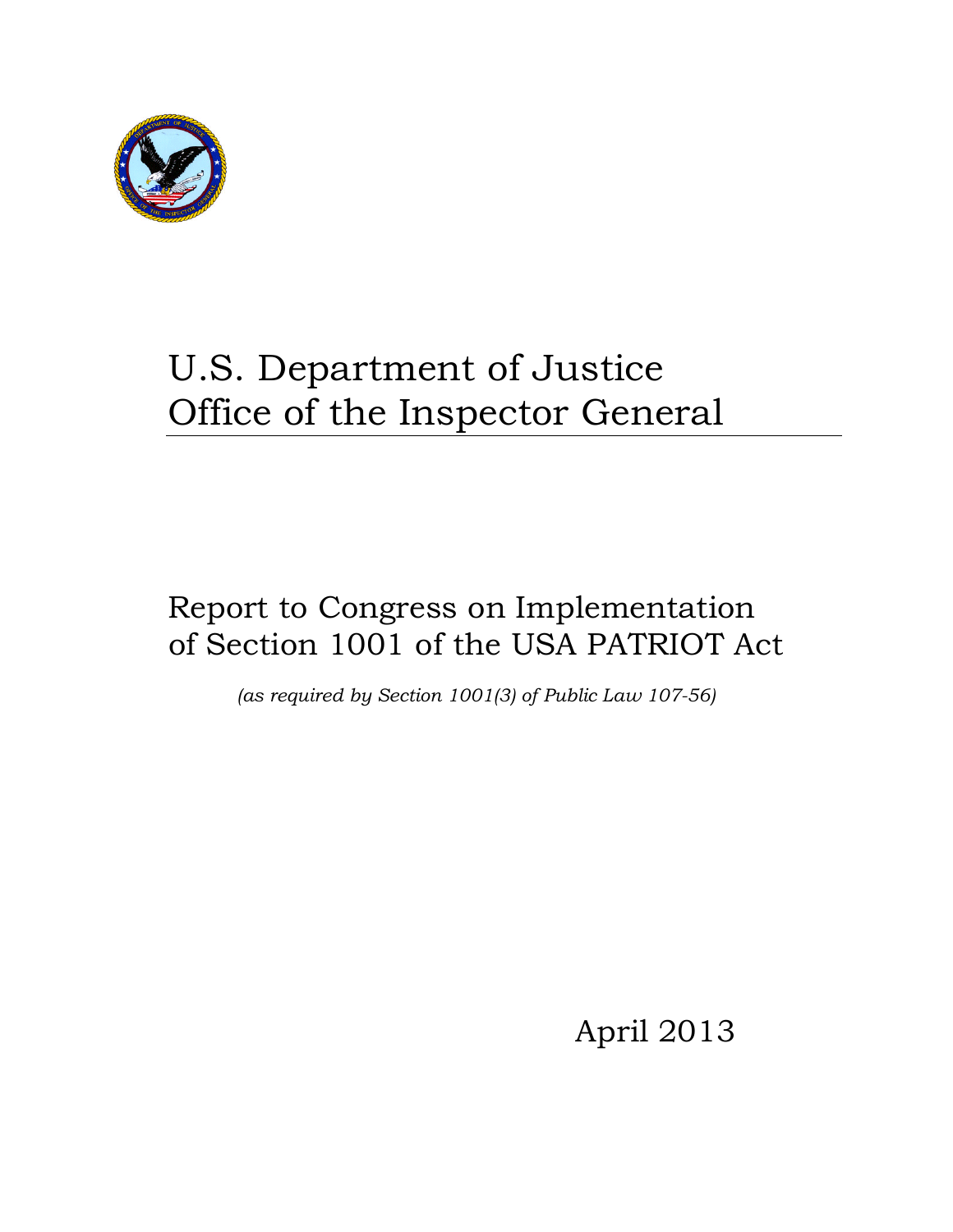Section 1001 of the USA PATRIOT Act (Patriot Act), Public Law 107-56, directs the Office of the Inspector General (OIG) of the U.S. Department of Justice (DOJ or Department) to undertake a series of actions related to claims of civil rights or civil liberties violations allegedly committed by DOJ employees. It also requires the OIG to provide semiannual reports to Congress on the implementation of the OIG's responsibilities under Section 1001. This report, the 22nd since enactment of the legislation in October 2001, summarizes the OIG's Section 1001-related activities from July 1, 2012, through December 31, 2012.

#### **I. INTRODUCTION**

The OIG is an independent entity within the DOJ that reports to both the Attorney General and Congress. The OIG's mission is to investigate allegations of waste, fraud, and abuse in DOJ programs and personnel and to promote economy and efficiency in DOJ operations.

The OIG has jurisdiction to review programs and personnel in all DOJ components, including the Federal Bureau of Investigation (FBI), the Drug Enforcement Administration (DEA), the Federal Bureau of Prisons (BOP), the Bureau of Alcohol, Tobacco, Firearms and Explosives (ATF), the U.S. Marshals Service (USMS), and the U.S. Attorneys' Offices.<sup>[1](#page-1-0)</sup>

The OIG consists of the Immediate Office of the Inspector General and the following divisions and offices:

- **Audit Division** conducts independent audits of Department programs, computer systems, and financial statements.
- **Evaluation and Inspections Division** conducts program and management reviews that involve on-site inspection, statistical analysis, and other techniques to review Department programs and activities and make recommendations for improvement.
- **Investigations Division** investigates allegations of bribery, fraud, abuse, civil rights violations, and violations of other criminal laws and

<span id="page-1-0"></span><sup>&</sup>lt;sup>1</sup> The OIG has authority to investigate allegations of criminal wrongdoing or administrative misconduct by any Department employee, except for "allegations of misconduct involving Department attorneys, investigators, or law enforcement personnel, where the allegations relate to the exercise of the authority of an attorney to investigate, litigate, or provide legal advice." 5 U.S.C. App. 3 § 8E(b)(2)-(3).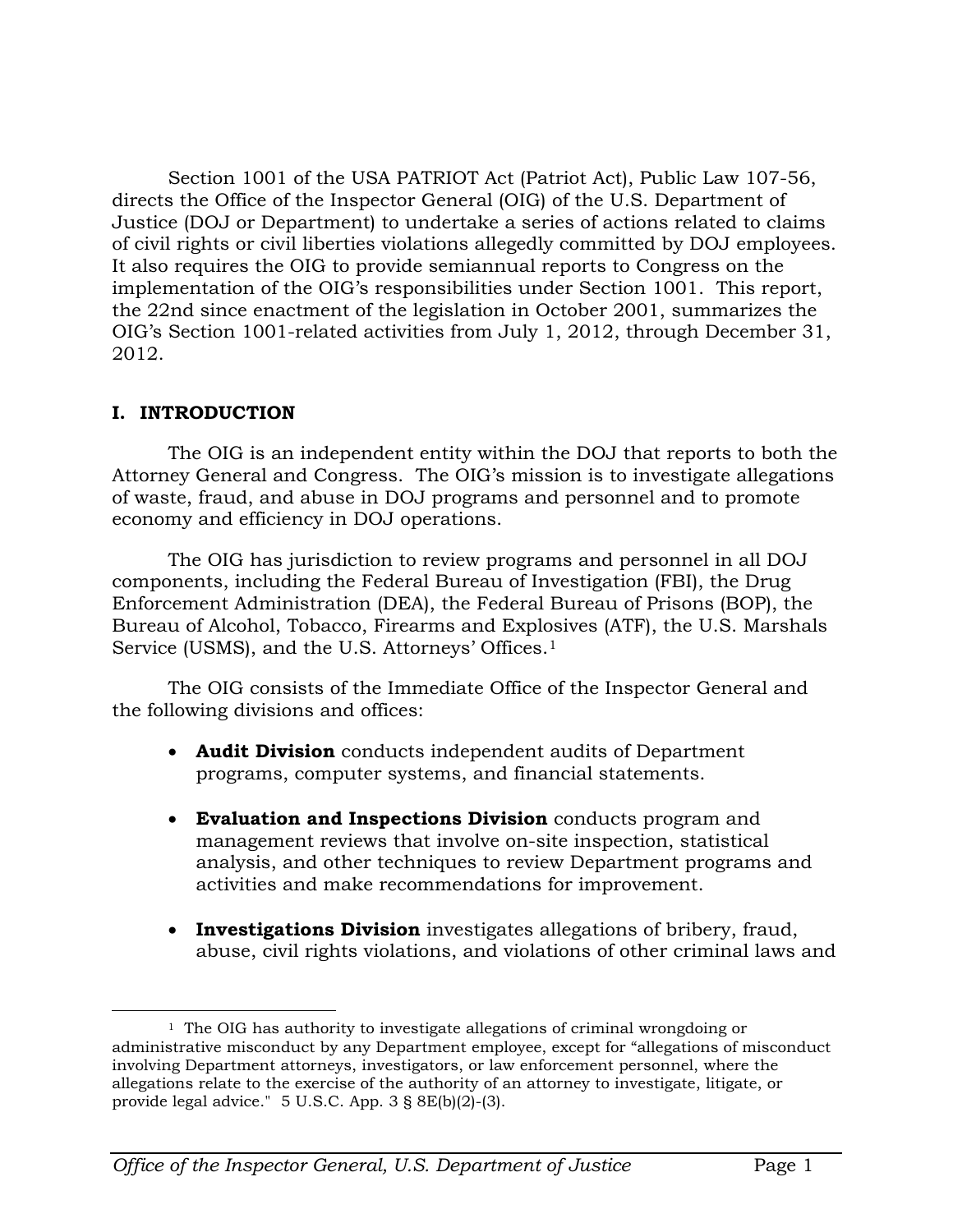administrative procedures that govern Department employees, contractors, and grantees.

- **Oversight and Review Division** blends the skills of attorneys, investigators, and program analysts to investigate or review high profile or sensitive matters involving Department programs or employees.
- **Management and Planning Division** provides planning, budget, finance, personnel, training, procurement, automated data processing, computer network communications, and general support services for the OIG.
- **Office of General Counsel** provides legal advice to OIG management and staff. In addition, the office drafts memoranda on issues of law; prepares administrative subpoenas; represents the OIG in personnel, contractual, and legal matters; and responds to Freedom of Information Act requests.

The OIG has a staff of approximately 440 employees, about half of whom are based in Washington, D.C., while the rest work from 16 Investigations Division field and area offices and 6 Audit Division regional offices located throughout the country.

# **II. SECTION 1001 OF THE PATRIOT ACT**

Section 1001 of the Patriot Act provides the following:

The Inspector General of the Department of Justice shall designate one official who shall ―

- (1) review information and receive complaints alleging abuses of civil rights and civil liberties by employees and officials of the Department of Justice;
- (2) make public through the Internet, radio, television, and newspaper advertisements information on the responsibilities and functions of, and how to contact, the official; and
- (3) submit to the Committee on the Judiciary of the House of Representatives and the Committee on the Judiciary of the Senate on a semi-annual basis a report on the implementation of this subsection and detailing any abuses described in paragraph (1), including a description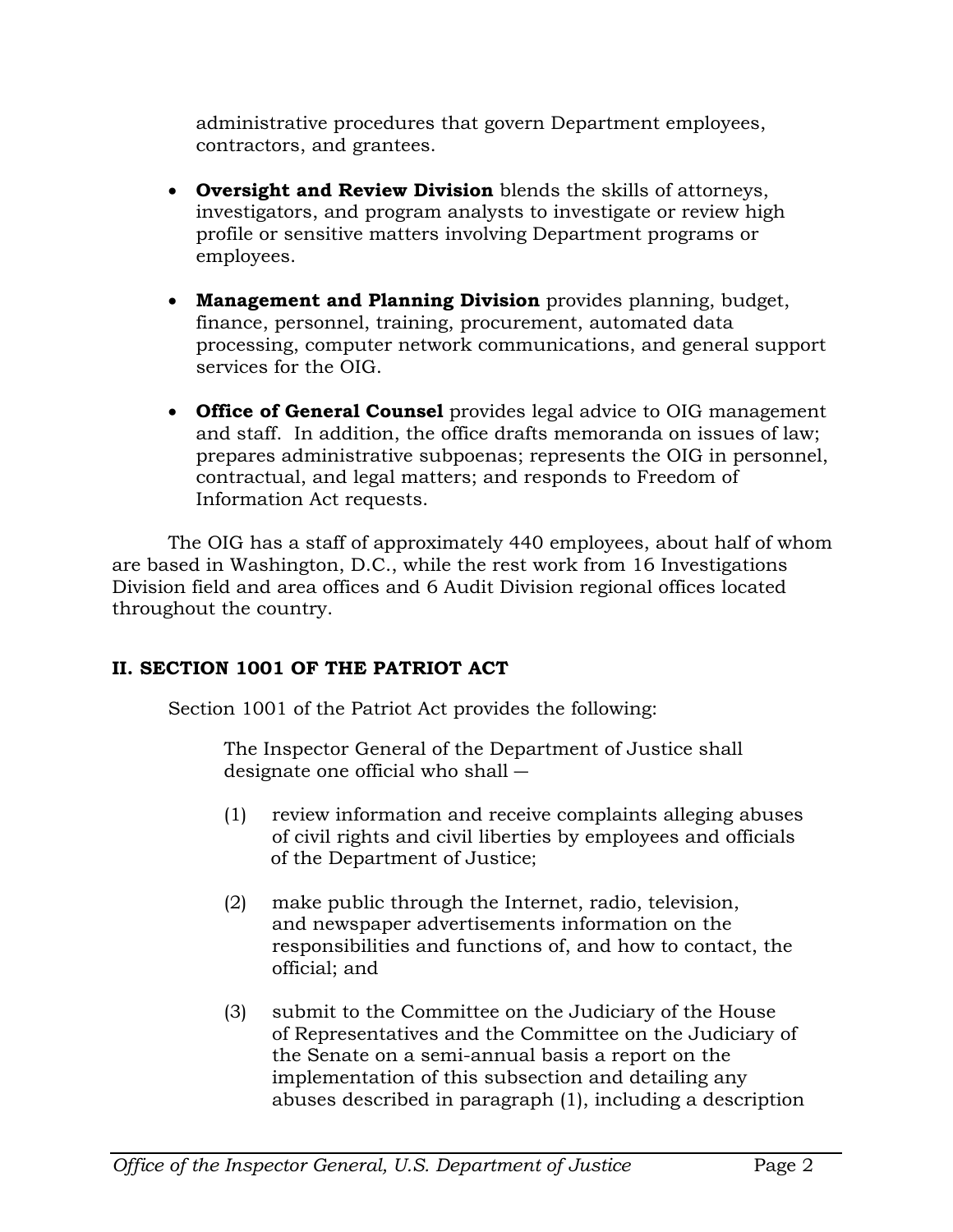of the use of funds appropriations used to carry out this subsection.

#### **III. CIVIL RIGHTS AND CIVIL LIBERTIES COMPLAINTS**

Section 1001 requires the OIG to "review information and receive complaints alleging abuses of civil rights and civil liberties by employees and officials of the Department of Justice."

The OIG's Investigations Division manages the OIG's Section 1001 investigative responsibilities. The two units with primary responsibility for coordinating these activities are Operations Branch I and Operations Branch II, each of which is directed by a Special Agent in Charge and two Assistant Special Agents in Charge (ASAC).<sup>[2](#page-3-0)</sup> In addition, these units are supported by Investigative Specialists and other staff assigned to the Investigative Support Branch, who divide their time between Section 1001 and other responsibilities.

The Investigations Division receives civil rights and civil liberties complaints via mail, e-mail, telephone, and facsimile. Upon receipt, Division ASACs review the complaints and assign an initial disposition to each matter, and Investigative Specialists enter the complaints alleging a violation within the investigative jurisdiction of the OIG or another federal agency into an OIG database. Serious civil rights and civil liberties allegations relating to actions of DOJ employees or contractors are typically assigned to an OIG Investigations Division field office, where special agents conduct investigations of criminal violations and administrative misconduct. [3](#page-3-1) Occasionally, complaints are assigned to the OIG's Oversight and Review Division for investigation.

Given the number of complaints OIG receives compared to its limited resources, the OIG does not investigate all allegations of misconduct against DOJ employees. The OIG refers many complaints involving DOJ employees to internal affairs offices in DOJ components such as the FBI Inspection Division, the DEA Office of Professional Responsibility, and the BOP Office of Internal Affairs. In certain referrals, the OIG requires the components to report the

<span id="page-3-0"></span> <sup>2</sup> These units also coordinate the OIG's review of allegations of misconduct by Department employees: the Operations Branch I has primary responsibility for matters involving the BOP, USMS, and the U.S. Attorney's Offices; the Operations Branch II has primary responsibility for matters involving the FBI, DEA, and ATF.

<span id="page-3-1"></span><sup>3</sup> The OIG can pursue an allegation either criminally or administratively. Many OIG investigations begin with allegations of criminal activity but, as is the case for any law enforcement agency, do not result in prosecution. When this occurs, the OIG may continue the investigation and treat the matter as a case for potential administrative discipline. The OIG's ability to handle matters criminally or administratively helps to ensure that a matter can be pursued administratively even if a prosecutor declines to prosecute a matter.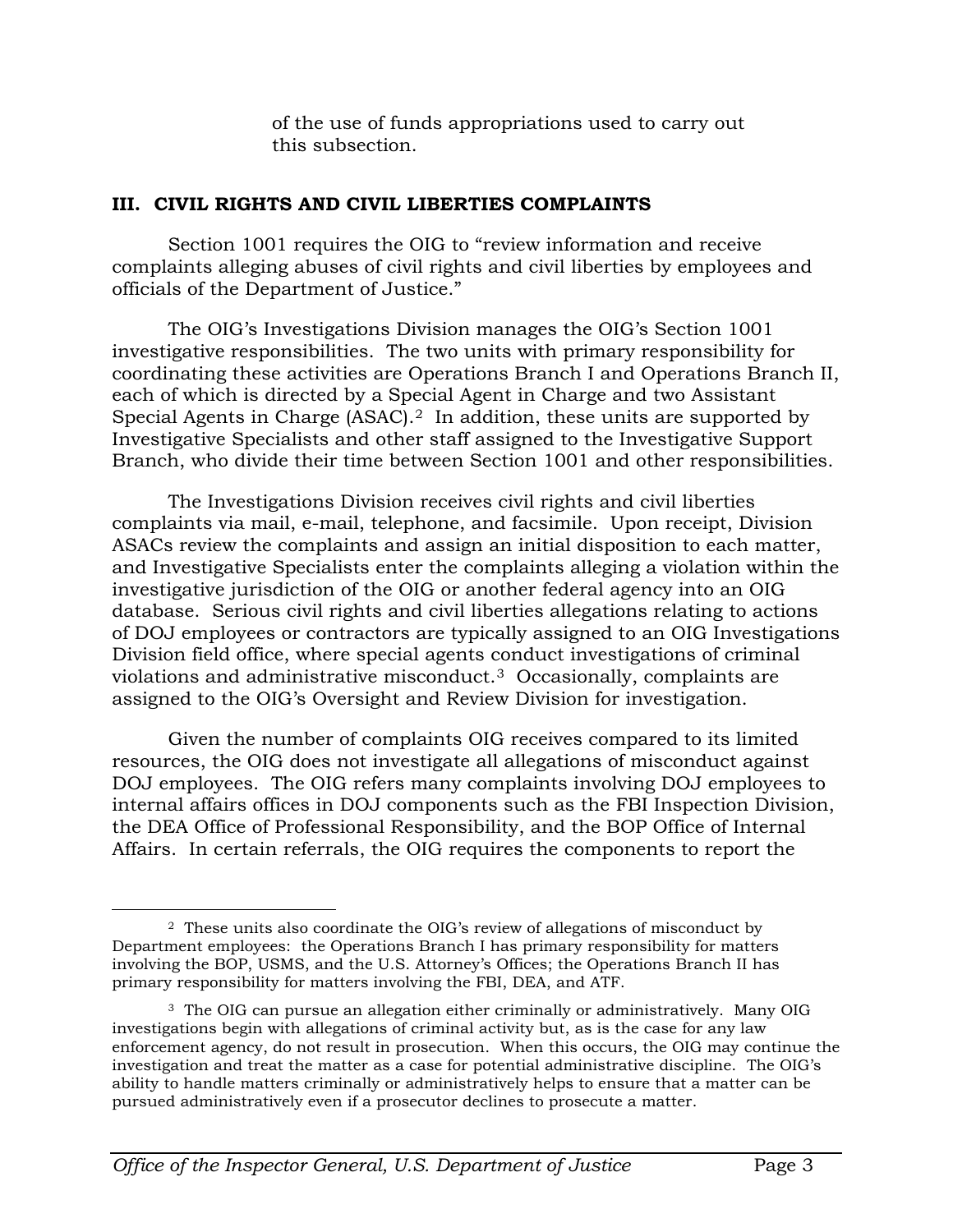results of their investigations to the OIG. In most cases, the OIG notifies the complainant of the referral.

Many complaints the OIG receives involve matters outside its jurisdiction, and when those matters identify a specific issue for investigation, the OIG forwards them to the appropriate investigative entity. For example, complaints of mistreatment by airport security staff or by the Border Patrol are sent to the Department of Homeland Security OIG. The DOJ OIG also has forwarded complaints to the Offices of Inspectors General at the Department of Defense, the Department of Veterans Affairs, and the Department of Labor. Allegations related to the authority of a DOJ attorney to litigate, investigate, or provide legal advice are referred to the DOJ Office of Professional Responsibility. Allegations related solely to state and local law enforcement or government officials that raise a federal civil rights concern are forwarded to the DOJ Civil Rights Division.

When an allegation received from any source involves a potential violation of federal civil rights statutes by a DOJ employee, the OIG discusses the complaint with the DOJ Civil Rights Division for possible prosecution. In some cases, the Civil Rights Division accepts the case and requests additional investigation by either the OIG or the FBI. In other cases, the Civil Rights Division declines prosecution and either the OIG or the appropriate DOJ internal affairs office reviews the case for possible administrative misconduct.

# **A. Complaints Processed During This Reporting Period**

Between July 1, 2012 and December 31, 2012, the period covered by this report, the OIG processed **442** new civil rights or civil liberties complaints.[4](#page-4-0)

Of these complaints, **399** did not fall within the OIG's jurisdiction or did not warrant further investigation. The vast majority (365) of these complaints involved allegations against agencies or entities outside the DOJ, including other federal agencies, local governments, or private businesses. When possible, the OIG referred those complaints to the appropriate entity or advised complainants of the entity with jurisdiction over their allegations. Some complaints (34) raised allegations that were not suitable for investigation by the OIG and could not be referred to another agency for investigation, generally because the complaints failed to identify a subject or agency.

The OIG found that the remaining **43** of the 442 complaints it received involved DOJ employees or DOJ components and included allegations that required further review. The OIG determined that **37** of these complaints

<span id="page-4-0"></span> <sup>4</sup> These complaints include all matters in which the complainant made any mention of a civil rights or civil liberties violation, even if the allegation was not within the OIG's jurisdiction.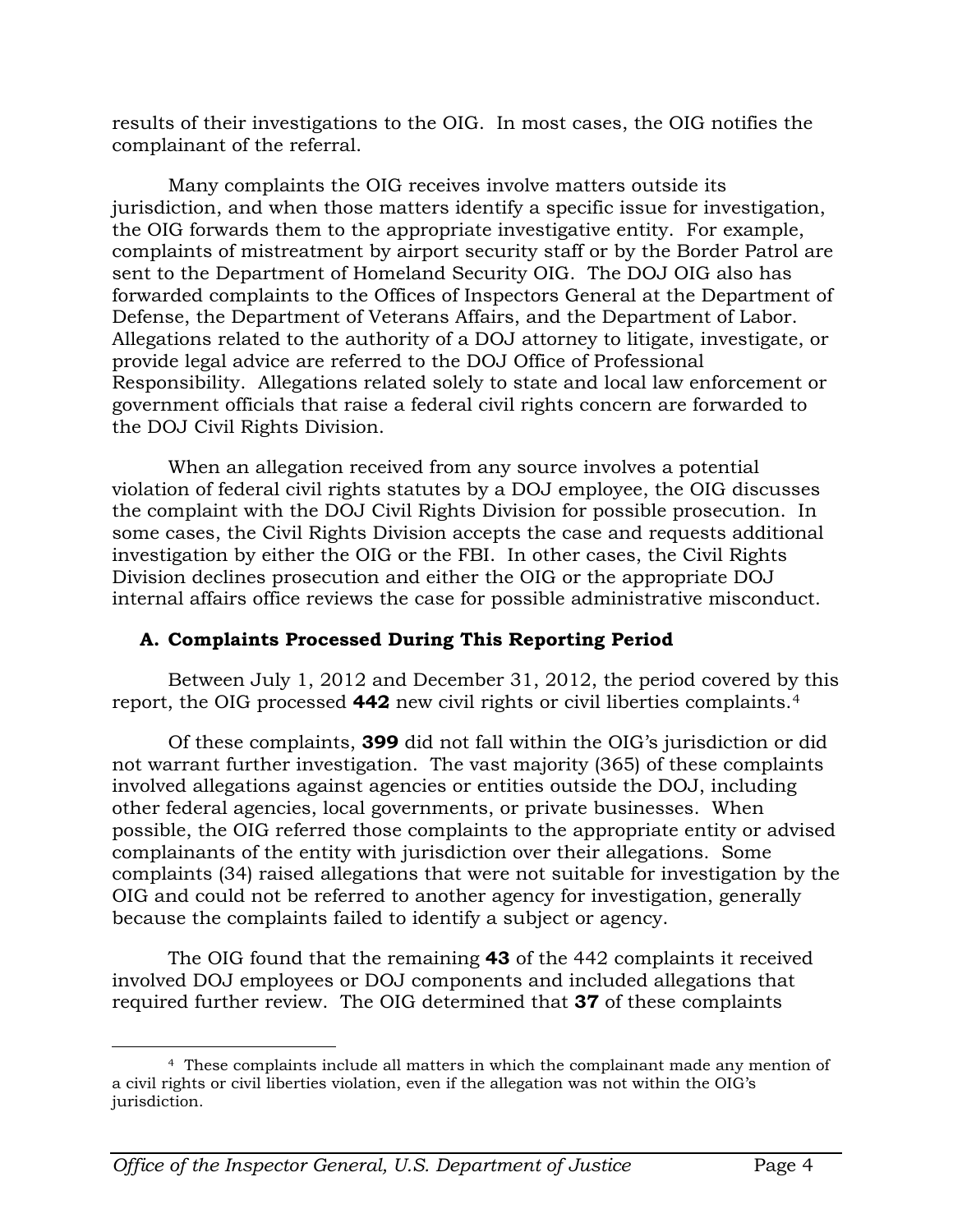raised management issues generally unrelated to the OIG's Section 1001 duties and, consequently, referred these complaints to DOJ components for appropriate handling. Examples of complaints in this category included allegations by federal prisoners about the general prison conditions and by others that the FBI did not initiate an investigation into particular allegations.

The OIG identified a total of **6** complaints warranting further investigation to determine whether Section 1001-related abuses occurred. The OIG investigated **1** of the complaints and referred the other **5** complaints to the BOP for further investigation. The next section of this report describes the substance of these 6 complaints. Notably, none of the complaints processed during this reporting period specifically alleged misconduct by DOJ employees relating to the use of authorities contained in the Patriot Act.

The following is a synopsis of the new complaints processed during this reporting period involving DOJ employees or components, including allegations requiring further review:

| Complaints processed                                                           | 449 |
|--------------------------------------------------------------------------------|-----|
| Complaints not within OIG's<br>jurisdiction or not warranting further review   | 399 |
| Total complaints within OIG's<br>jurisdiction warranting review                | 43  |
| Management issues referred to<br>DOJ components for handling                   | 37  |
| Possible Section 1001 complaints<br>warranting investigation by OIG            |     |
| Possible Section 1001 complaints<br>warranting investigation by DOJ components | 5   |

# **B. Section 1001 Complaints**

# **1. Investigations Opened During This Reporting Period**

During this reporting period, the OIG opened one Section 1001-related investigation and referred **5** Section 1001-related complaints to the BOP for investigation, all of which remain pending. The OIG has requested that, upon completion of the investigation of each referred complaint, BOP provide the OIG a copy of its investigative report.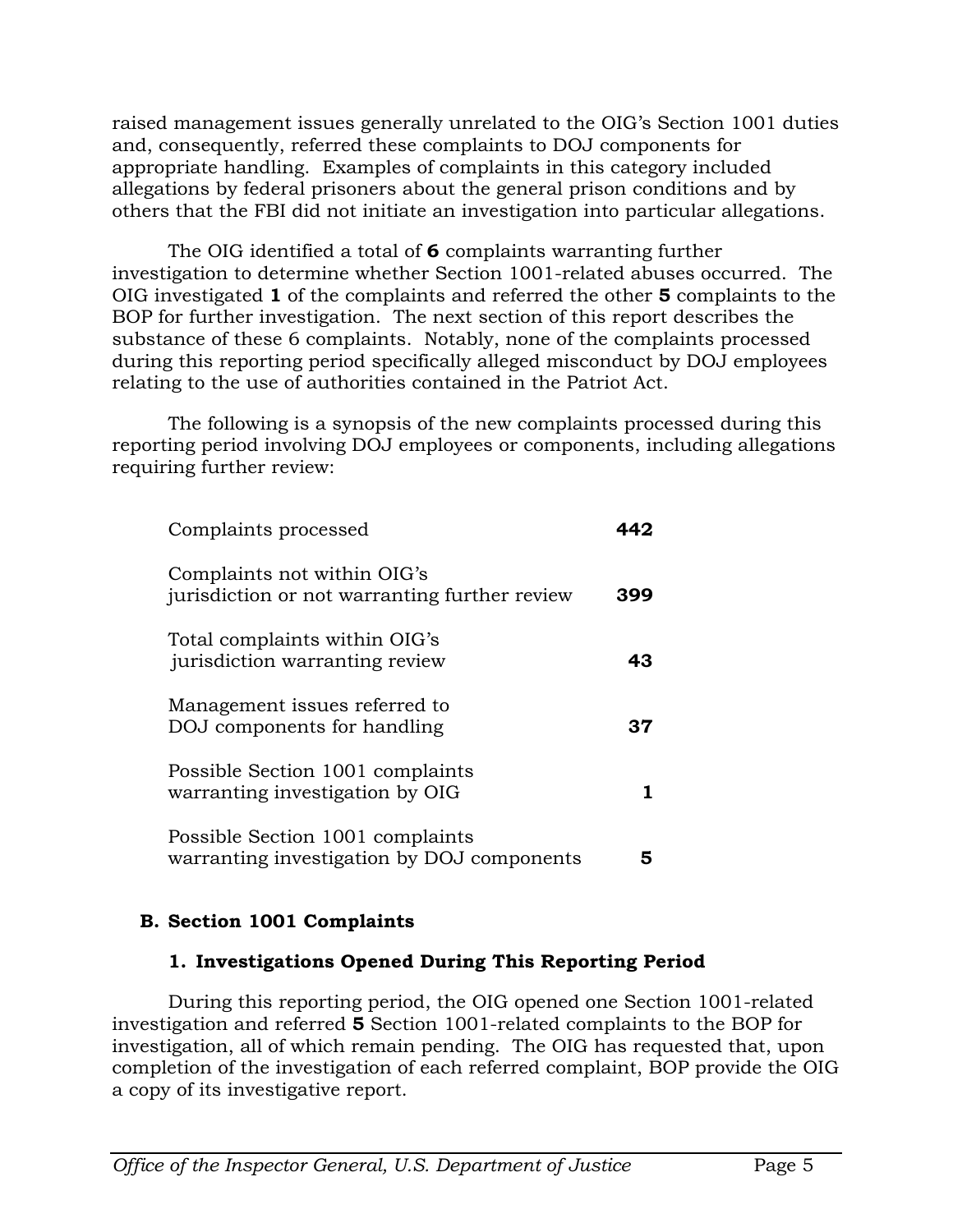#### **a.** *OIG Investigation*

• A BOP inmate alleged that two correctional officers harassed inmates who were practicing religious observances during Ramadan. The inmate alleged that the correctional officers approached him and other Muslim inmates and threw their religious meals into the garbage while uttering racial slurs. The inmate alleged that one of the correctional officers has racist attitudes towards black and Muslim inmates and has openly expressed them.

# **b.** *Continuing BOP Investigations*

- A BOP inmate alleged that the inmate's correctional institution discriminates against Muslim inmates. The inmate alleged that the institution does not employ a Muslim chaplain and has not attempted to find one; that Muslim inmates are prohibited from studying together, from studying outside of their assigned cells, and from praying at work; and that other religious groups are permitted to receive religious materials from volunteers and guests but Muslim inmates are not. The inmate further alleged that Muslims face a hostile environment at the institution and noted that other inmates have previously filed similar complaints alleging harassment, retaliation, and discrimination against the same institution.
- A BOP inmate alleged that a correctional officer was passing out Ramadan meals without bread. When several inmates asked the correctional officer to call food service for the bread, he responded by expressing unwillingness to accommodate the religious needs of the Muslim inmates. The inmate also alleged that the correctional officer refused to give him his mail.
- A BOP inmate alleged that a correctional officer exhibits a pattern of racist and discriminatory behavior toward him and other Muslim inmates by harassing them, "trashing" their cells, and repeatedly singling them out for cell searches, yet treats non-Muslim inmates with respect.
- Three BOP inmates alleged that two correctional officers acted unprofessionally while they were escorting the inmates from religious services to their housing units during Ramadan. Allegedly, one of the correctional officers made comments about killing Muslims when he was overseas, and the other correctional officer compared Muslims to dogs and stated that he hated dogs.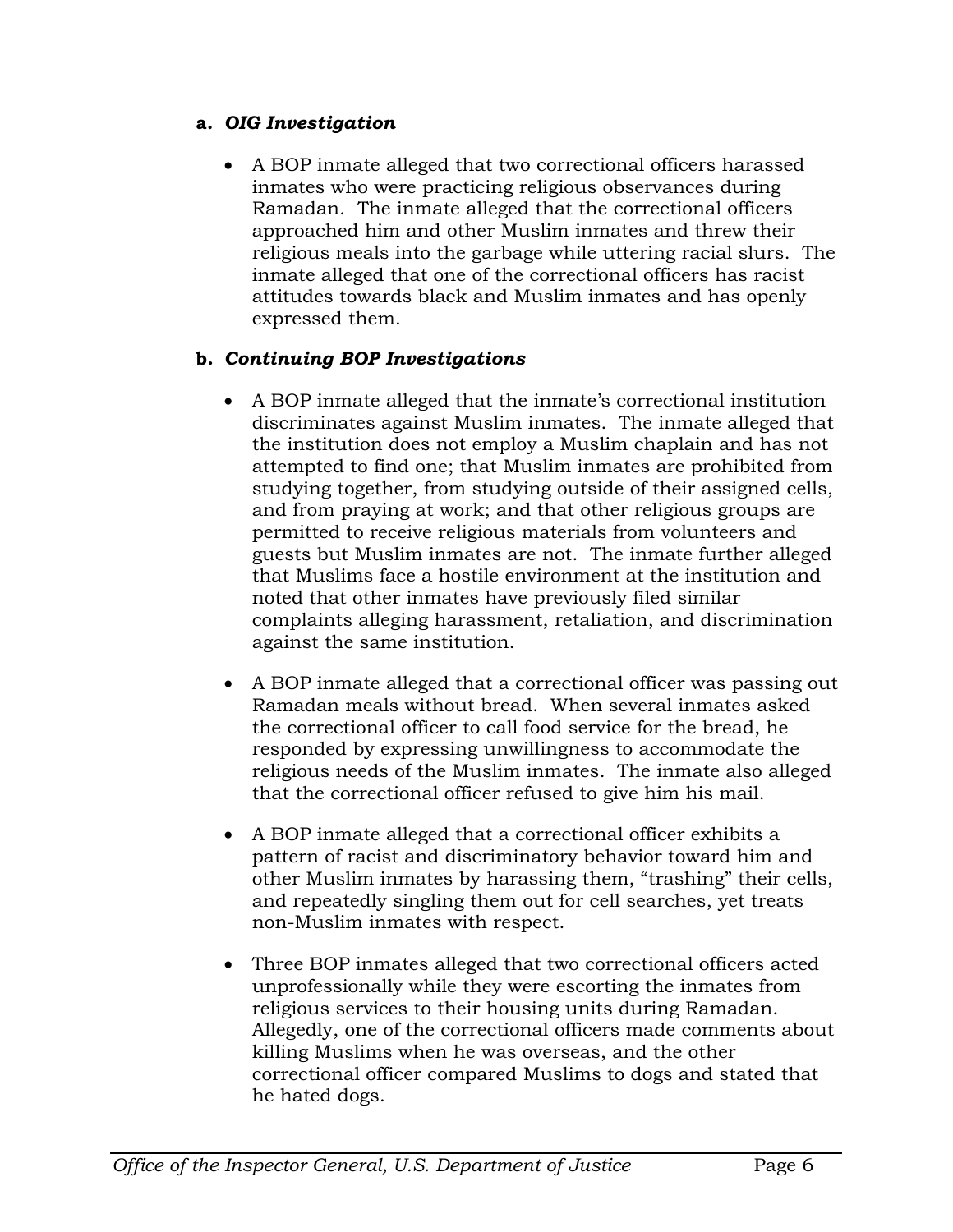• A BOP inmate alleged that a correctional officer insulted him and his religion by making harsh and derogatory statements to him about his headdress, deliberately mispronouncing the name "Allah," and boasting of military action taken by the United States in the Middle East.

#### **2. Pending Investigations Opened During Previous Reporting Periods**

#### **a.** *Complaints Referred to BOP*

The OIG referred the following five complaints to the BOP for investigation during a prior reporting period; the investigations remain open. The OIG has requested that BOP provide a copy of its investigative report upon completion of the investigation of each referred complaint.

- A BOP inmate alleged that after he filed a grievance against a BOP chaplain for allegedly interfering with his right to practice the Islamic faith, the chaplain then accused the inmate of "starting a terrorist cell," resulting in the inmate being placed in segregated housing. The inmate also alleged that after filing another grievance alleging retaliation, he was again sent to segregated housing. Additionally, the inmate alleged that after an internal investigation at the prison determined that the allegations against him were false, the BOP took no action against the staff and instead transferred the inmate twice, leaving him thousands of miles from his family.
- A BOP inmate alleged that a correctional officer used a racial slur, confiscated his *kufi* for no reason, and referred to the *kufi* as a "terrorist cap." The inmate further alleged that two other correctional officers witnessed the correctional officer threaten and approach the inmate in an aggressive manner.
- A BOP inmate alleged that a correctional officer used profanity towards inmates and treated black Muslim inmates harshly because of their religious beliefs. The inmate also alleged that BOP staff intentionally destroyed his written correspondence.
- An inmate alleged that a BOP correctional officer harassed Muslim inmates and interfered with their attendance at religious services. The inmate further alleged that the correctional officer made hostile and harassing sexual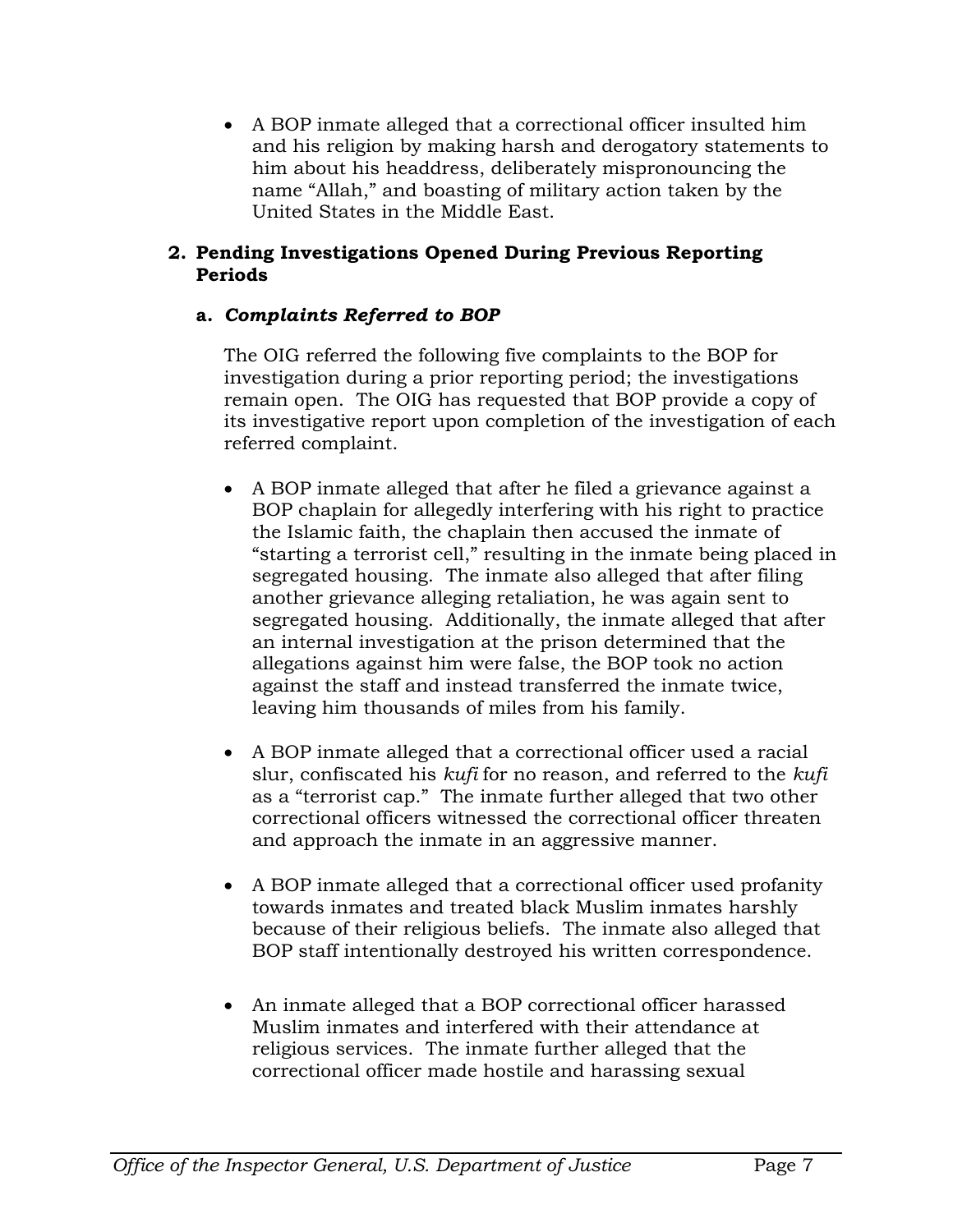comments to the inmates and touched them in an inappropriate manner.

• A Muslim inmate alleged that: his religious diet was suspended; he was placed in "racial segregation" because of lies fabricated by the BOP chaplain and his assistant; BOP staff tampered with his legal mail and obstructed calls to his attorneys; BOP staff censured his participation during Islamic services and studies; the BOP inappropriately classified him as an international terrorist; and a BOP lieutenant told him that the prison staff hated him.

#### **3. Previously Opened Investigations Closed During This Reporting Period**

The OIG completed its investigations of one Section 1001-related matter opened in a prior period. Additionally, the BOP completed investigations of **3** Section 1001-related complaints previously referred by the OIG in prior periods. Upon completion of the investigation of each referred complaint, the BOP provided the OIG a copy of its investigative report.

# **a.** *Closed OIG Investigation*

• The OIG investigated allegations by three BOP inmates that Muslim inmates housed in a BOP Communications Management Unit (CMU) were subjected to discriminatory and retaliatory measures by BOP staff because of their faith and "ethnic identity." Each inmate submitted an identical letter citing 26 examples of discrimination and retaliatory treatment. When interviewed by the OIG, the inmate who wrote the letter stated that he had not personally experienced many of the allegations of mistreatment but listed them because other Muslim inmates had elected him as a spokesperson. The other two inmates stated that they submitted the letter because they agreed with the first inmate's allegations. The two correctional officers named in the complaint denied the allegations of discrimination and retaliation. The OIG's investigation found no evidence to support the allegations, and after reviewing BOP and institutional policy, the OIG determined that the correctional officers had acted within the scope of their responsibility. The OIG provided its report of investigation to the BOP.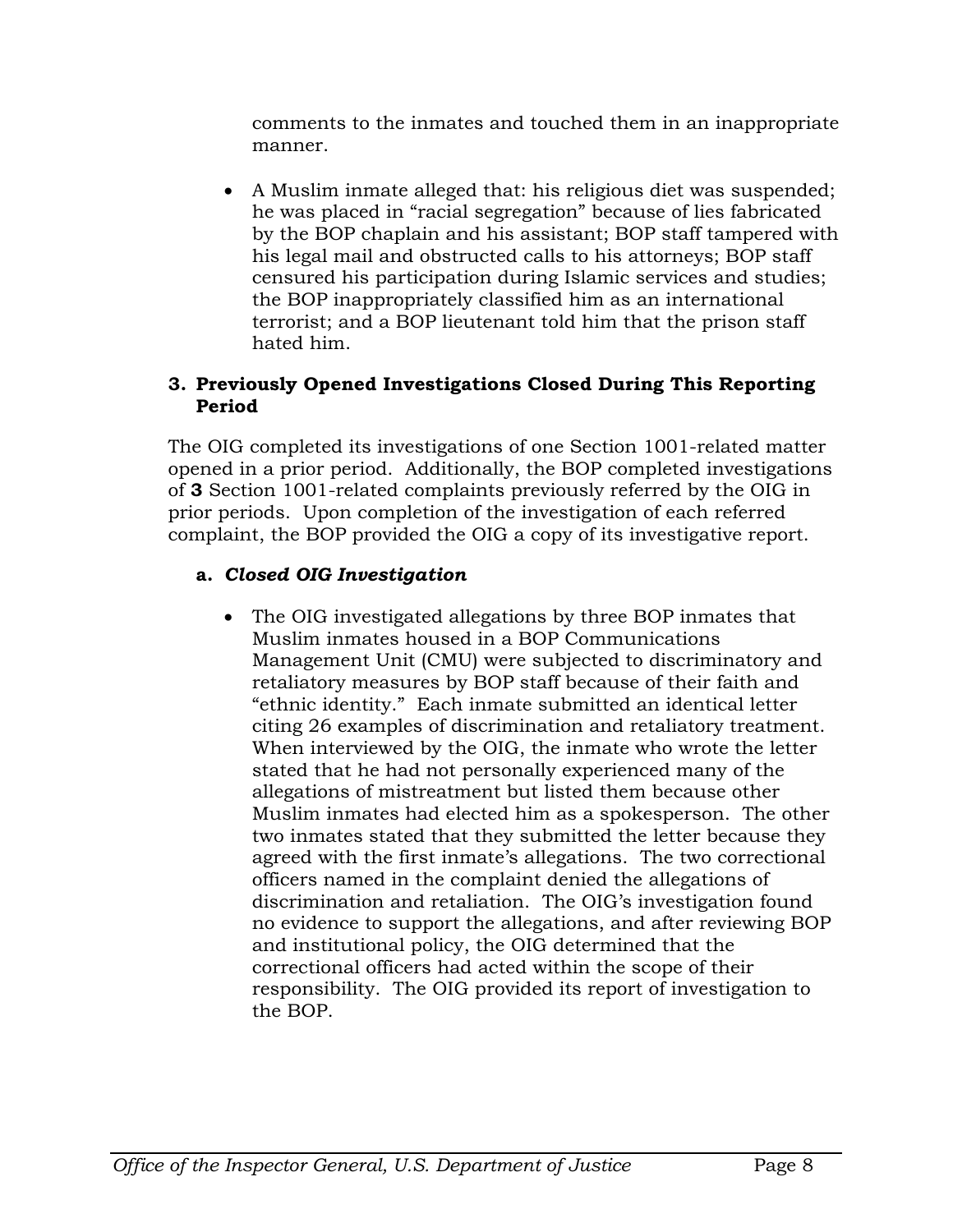#### **b.** *Closed BOP Investigations*

- A Muslim inmate alleged that he feared that BOP correctional officers would pay someone to kill or assault him or that his cellmate would assault him because staff told the cellmate he was not being moved because of the complainant. The inmate further alleged that several complaints related to his torture have been ignored; that a correctional officer deliberately served him pork; and that he was denied medical treatment for nerve damage to his hand as a result of misapplication of restraints. The inmate also alleged that a correctional officer used a racial slur. BOP attempted to interview the inmate regarding his allegations, but he refused. Because the inmate had several different cellmates, BOP was unable to determine which former cellmate was allegedly encouraged to assault him. The two correctional officers identified in the complaint denied the allegations against them. The correctional officer who allegedly intentionally served the inmate a pork meal recalled inadvertently giving the inmate the wrong meal because the meals were not properly marked, but she told BOP that she immediately corrected the error. The second correctional officer told BOP that he had no recollection of the incidents described in the complaint. He further told BOP that he did not threaten or assault the inmate, use a racial slur, or write a false incident report. BOP's review of the inmate's disciplinary history found that he had been found guilty of the incident report in question and had been appropriately sanctioned. BOP's investigation revealed no evidence to support the inmate's other allegations. BOP concluded that the inmate's allegations were unsubstantiated and closed its investigation.
- A BOP inmate alleged that a recreation specialist threatened and harassed Muslim inmates by threatening to write incident reports on any inmate found praying in the recreation area of the prison, but did not take the same actions with regard to inmates of other faiths. The inmate also alleged that the specialist made comments such as "I don't like fake Muslims" in the presence of other inmates. The BOP interviewed the recreation specialist, who stated that he counseled the inmates several times prior to issuing them an incident report, and that he explained to the inmates that they could not participate in a prayer group larger than two while in the recreation yard. He also told the BOP that he has treated inmates of all faiths similarly, and that he never used the term "fake Muslim." BOP's investigation found that the institution's Recreation Department Rules, which are posted in the recreation area,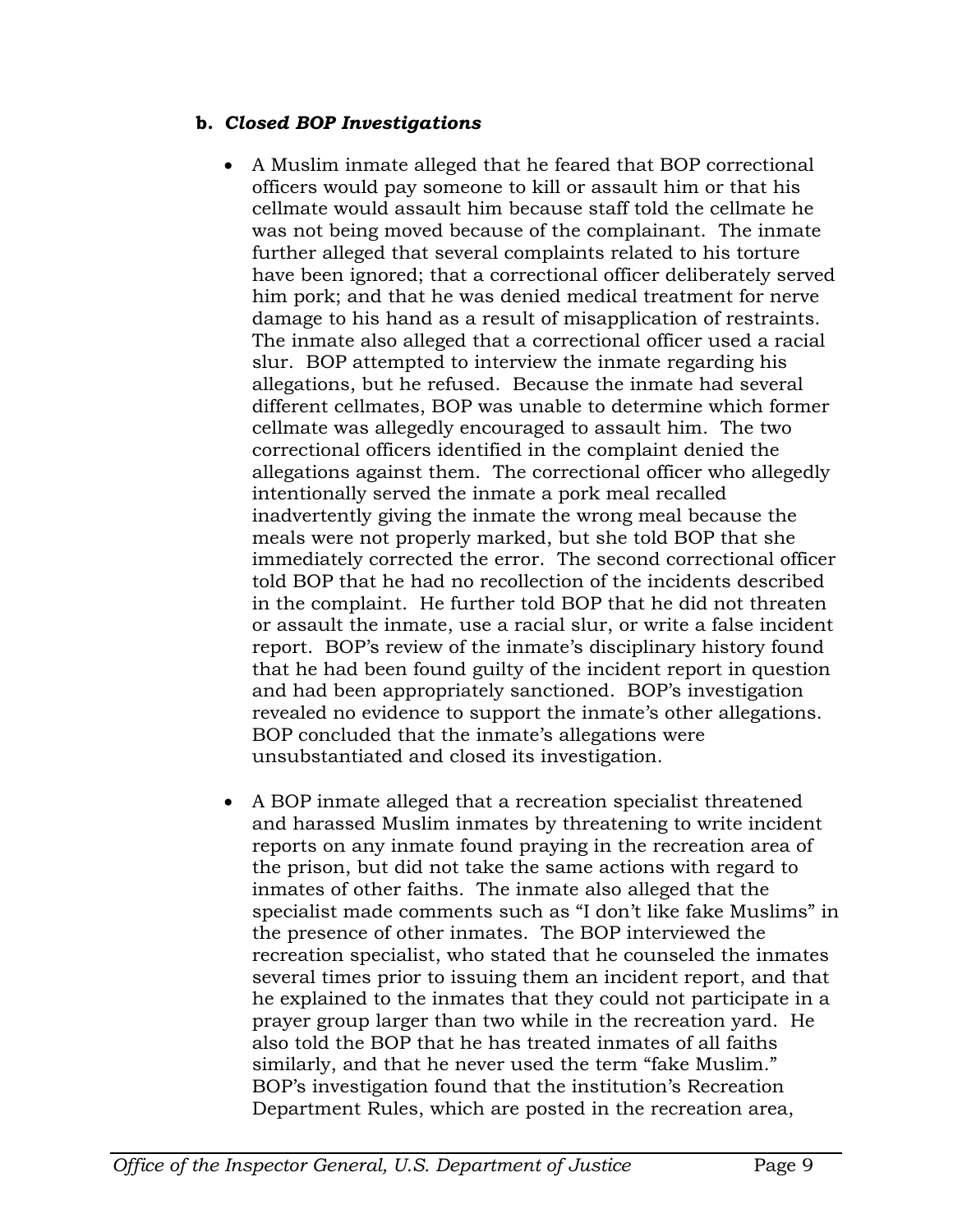state that (1) religious ceremony is not allowed in recreation, and that (2) religious prayer group (three or more) activity is prohibited in all recreation areas. Additionally, BOP found that none of the inmates interviewed as witnesses heard the recreational specialist use the term "fake Muslim." BOP concluded there was insufficient evidence to substantiate the allegations and closed its investigation.

• A BOP inmate alleged that he was placed in solitary confinement in a special housing unit (SHU) during the investigation of an unspecified incident between another Muslim inmate and a correctional officer. According to the inmate, he was placed in the SHU because he was a Muslim, and he has been held there for additional time as retaliation for filing a lawsuit. He also alleged that while in segregation, he was denied access to his family, was told by a case manager that his name did not appear on a roster of inmates at the institution, and was not informed of the status of the underlying investigation. He further alleged that prison staff destroyed his legal materials. Two staff members identified in the inmate's complaint each denied the allegations during interviews with BOP. One of the staff members also told BOP that the inmate had been placed in the SHU for his own protection due to threats from other inmates. BOP interviewed the inmate, who consented to the interview but declined to complete and sign an affidavit. The inmate repeated his allegations but also acknowledged that he had been returned to the SHU for his own protection after receiving threats from other inmates. BOP's investigation found that a threat assessment report had recommended that the inmate be transferred to another institution, but that the recommendation had been denied due to the short time left until the completion of the inmate's sentence. BOP concluded there was insufficient evidence to substantiate the allegations and closed its investigation.

#### **IV. OTHER ACTIVITIES RELATED TO POTENTIAL CIVIL RIGHTS AND CIVIL LIBERTIES ISSUES**

The OIG conducts other reviews that go beyond the explicit requirements of Section 1001 in order to implement more fully its civil rights and civil liberties oversight responsibilities. The OIG has completed or is conducting several such reviews that relate to the OIG's duties under Section 1001. These reviews are discussed in this section of the report.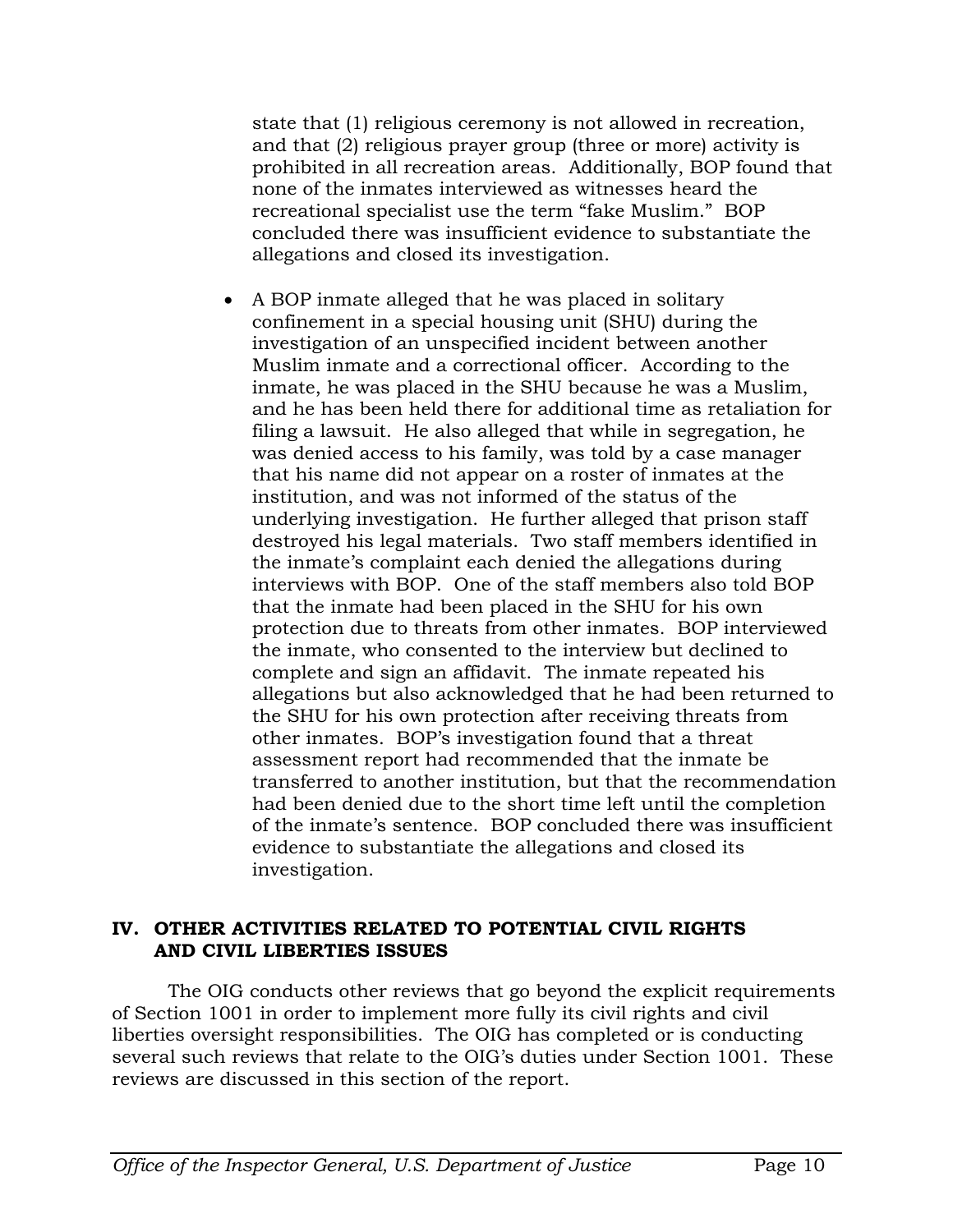#### **A. Review of the FBI's Activities Under Section 702 of the Foreign Intelligence Surveillance Act Amendments Act of 2008**

In September 2012, the OIG issued a classified report examining the FBI's activities under Section 702 of the Foreign Intelligence Surveillance Act (FISA) Amendments Act of 2008 (FAA). The FAA authorizes the targeting of non-U.S. persons reasonably believed to be outside the United States for the purpose of acquiring foreign intelligence information. As required by the FAA, the OIG reviewed the number of disseminated FBI intelligence reports containing a reference to a U.S. person identity, the number of U.S. person identities subsequently disseminated in response to requests for identities not referred to by name or title in the original reporting, the number of targets later determined to be located in the United States, and whether communications of such targets were reviewed. In addition, the OIG reviewed the FBI's compliance with the targeting and minimization procedures required under the FAA.

The final report was delivered to the relevant Congressional oversight and intelligence committees, as well as leadership offices. Because the report was classified, its contents could not be disclosed to the public.

# **B. Review of the Department's Use of Material Witness Warrants**

The OIG is reviewing the Department's use of the material witness warrant statute, 18 U.S.C. § 3144. Pursuant to the OIG's responsibility under Section 1001 of the Patriot Act, the OIG is investigating whether the Department's post-9/11 use of the statute in national security cases violated civil rights and civil liberties. The OIG is also examining the Department's controls over the use of material witness warrants and trends in the use of material witness warrants over time, as well as issues such as length of detention, conditions of confinement, and access to counsel.

#### **C. Review of the FBI's Use of National Security Letters, Section 215 Orders, and Pen Register and Trap-and-Trace Authorities under FISA from 2007 through 2009**

The OIG is again examining the FBI's use of national security letters (NSLs) and Section 215 orders for business records. Among other issues, this review is assessing the FBI's progress in responding to the OIG's recommendations in its first and second reports on the FBI's use of NSLs, and in its report on the FBI's use of exigent letters and other informal requests for telephone records. A focus of this review is the NSL subsystem, an automated workflow system for NSLs that all FBI field offices and Headquarters divisions have been required to use since January 1, 2008, and the effectiveness of the subsystem in reducing or eliminating noncompliance with applicable authorities. The current review is also examining the number of NSLs issued and Section 215 applications filed by the FBI between 2007 and 2009, and any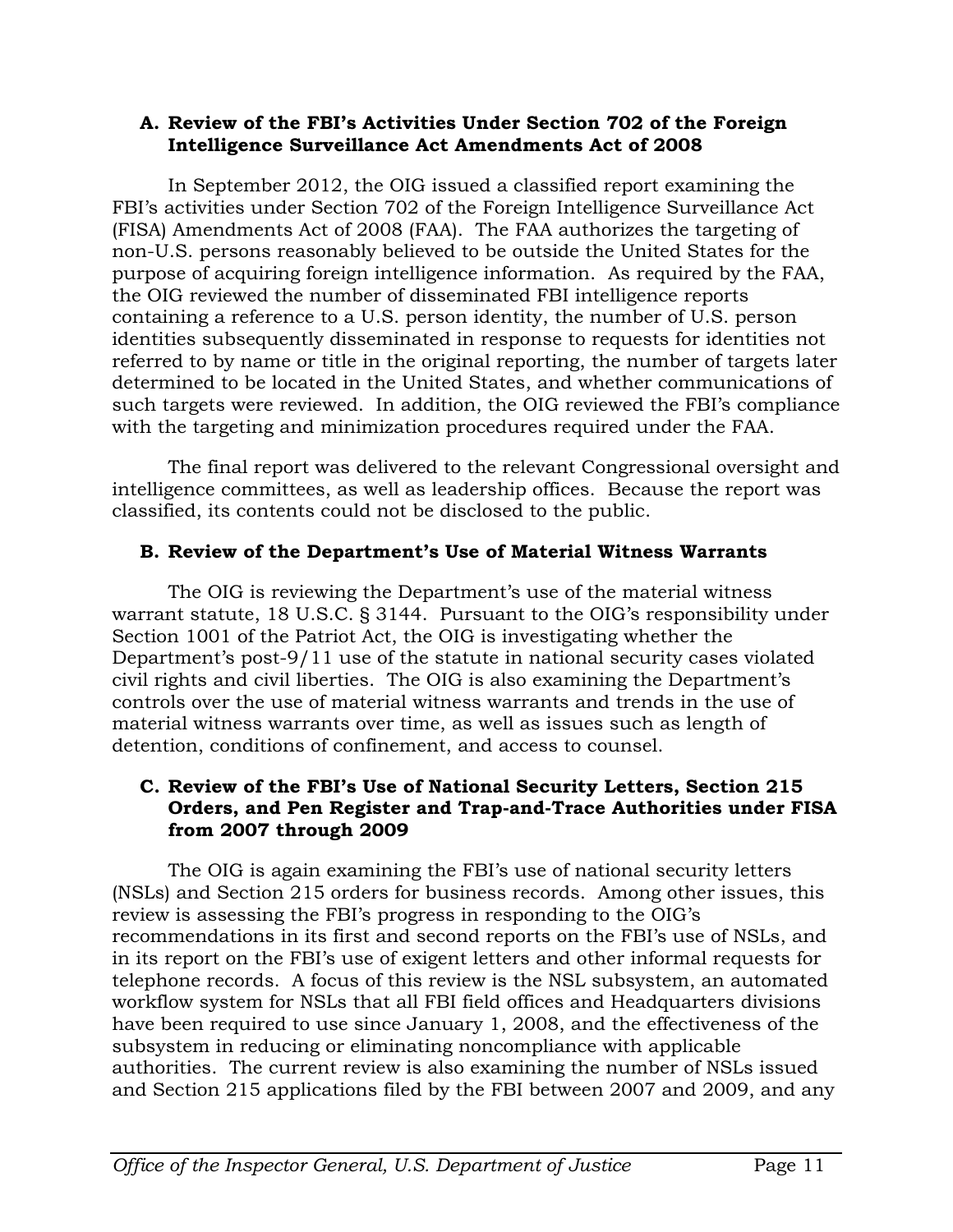improper or illegal uses of these authorities. In addition, the review is examining the FBI's use of its pen register and trap-and-trace authority under FISA.

#### **D. Audit of the FBI's Management of Terrorist Watchlist Nominations and Encounters with Watchlisted Subjects**

The OIG is continuing its audit of the FBI's management of terrorist watchlist nominations and encounters with watchlisted subjects. In fiscal years 2008 and 2009, the OIG conducted two audits related to the FBI terrorist watchlist nomination practices. In these audits, the OIG found that the FBI's procedures for processing international terrorist nominations were, at times, inconsistent and insufficient, causing watchlist data used by screening agencies to be incomplete and outdated. The OIG found that the FBI failed to nominate for watchlisting many subjects of its terrorism investigations, did not nominate many others in a timely manner, and did not update or remove watchlist records as required. As a result of these reviews, the FBI reported that it had undertaken several initiatives and implemented new processes and guidelines to enhance its watchlisting system.

The current objectives of the OIG's audit are to: (1) assess the impact of recent events on the FBI's watchlisting system, and (2) evaluate the effectiveness of the initiatives recently implemented by the FBI to ensure the accuracy, timeliness, and completeness of the FBI's watchlisting practices, including watchlist nominations, modifications, and removals.

# **E. Audit of the FBI's Foreign Terrorist Tracking Task Force**

As of December 31, 2012, the OIG was conducting an audit of the FBI's Foreign Terrorist Tracking Task Force (FTTTF).[5](#page-12-0) The FTTTF was created in October 2001 pursuant to Homeland Security Presidential Directive-2 (HSPD-2). According to HSPD-2, the FTTTF is to coordinate programs with other federal agencies to: (1) deny entry into the United States of aliens associated with, suspected of being engaged in, or supporting terrorist activity; and (2) locate, detain, prosecute, or deport any such aliens already present in the United States.

The objectives of this audit are to determine whether the FBI: (1) has implemented a viable FTTTF strategy to locate and track suspected terrorists and their supporters, including coordination with FBI headquarters and field offices to enhance national security investigations; and (2) is following Department privacy policies in its management of information.

<span id="page-12-0"></span> <sup>5</sup> This audit report was completed in March 2013. The results of the audit will be described in our next Section 1001 report, which will cover the time period of January 1 through June 30, 2013.